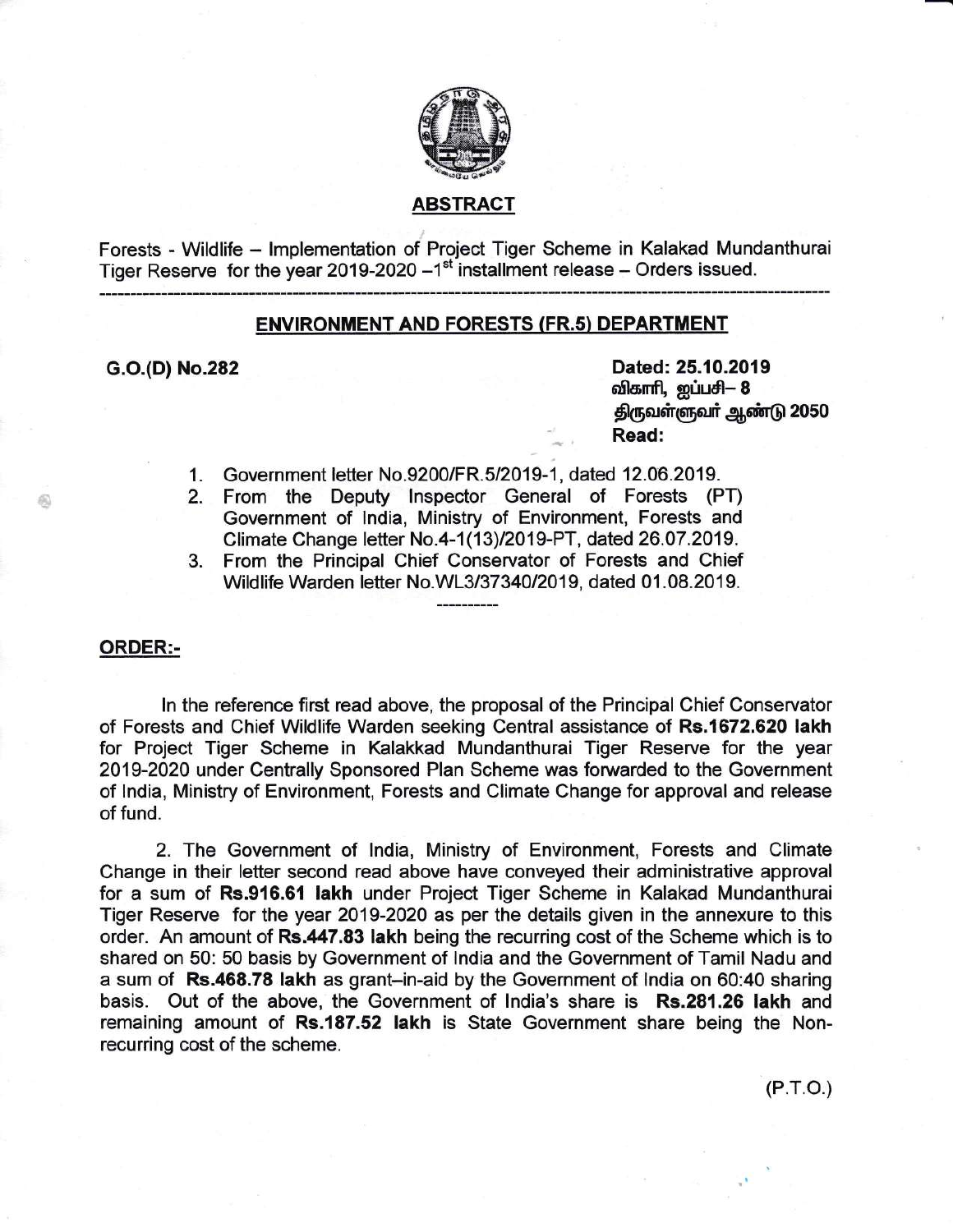3. The Government of lndia have also indicated an amount of Rs.505.170 lakh as the Central share and now released  $\overline{Rs}.404.13$  lakh as 1<sup>st</sup> installment (Including the unspent amount of Rs.2.91 lakh pertaining to the year 2018-2019 + Rs. 148.00 lakh for adjustment of money sanctioned for acquisition of lands in Kalakad Mundanthurai Tiger Reserve, Tirunelveli + 1<sup>st</sup> installment Net Release Rs.253.22 lakh = Rs.404.13 lakh). which works out to 80% of the Central Share after adjusting the above unspent amount of previous year for implementing the "Project Tiger" scheme in Kalakad Mundanthurai Tiger Reserve during the year 2019-2020, subject to the terms and conditions specified in its letter second read above.

4. The Principal Chief Conservator of Forests and Chief Wildlife Warden has requested the Government to sanction and release entire first installment amount of Rs.733.277 lakh to carry out the works under Project Tiger Scheme in Kalakad Mundanthurai Tiger Reserve during the year 2019-2020.

5. The Government, after careful consideration, have decided to accord administrative approval for a sum of Rs.916.61 lakh (Rupees Nine crore Sixteen lakhs and Sixty One thousand only) to meet the expenditure for implementation of Project Tiger Scheme in Kalakad Mundanthurai Tiger Reserve during 2019-2020 as detailed in the annexure to this order. Further the Government release an amount of Rs.733.277 lakh (Rupees Seven crore thirty three lakhs Twenty Seven thousand and seven hundred only) as first installment for the above said scheme as detailed below:-

6

(Rs. in lakhs)

|                               | <b>Government of India</b><br>share                                                                                                  | <b>Government of</b><br><b>Tamil Nadu</b><br>share | <b>Total</b> |
|-------------------------------|--------------------------------------------------------------------------------------------------------------------------------------|----------------------------------------------------|--------------|
| A Non-<br><b>Recurring</b>    | 225.005 (60%) [including<br>unspent amount of<br>Rs.2.91 lakh for the year<br>2018-19 + 148 lakh<br>previous year unspent<br>amountl | 150.014 (40%)                                      | 375.019      |
| <b>B.</b> Recurring           | 179.125 (50%)                                                                                                                        | 179.133 (50%)                                      | 358.258      |
| C. Total                      | 404.13                                                                                                                               | 329.147                                            |              |
| <b>Grand Total</b><br>(A+B+C) |                                                                                                                                      |                                                    | 733.277      |

(P.r.o.)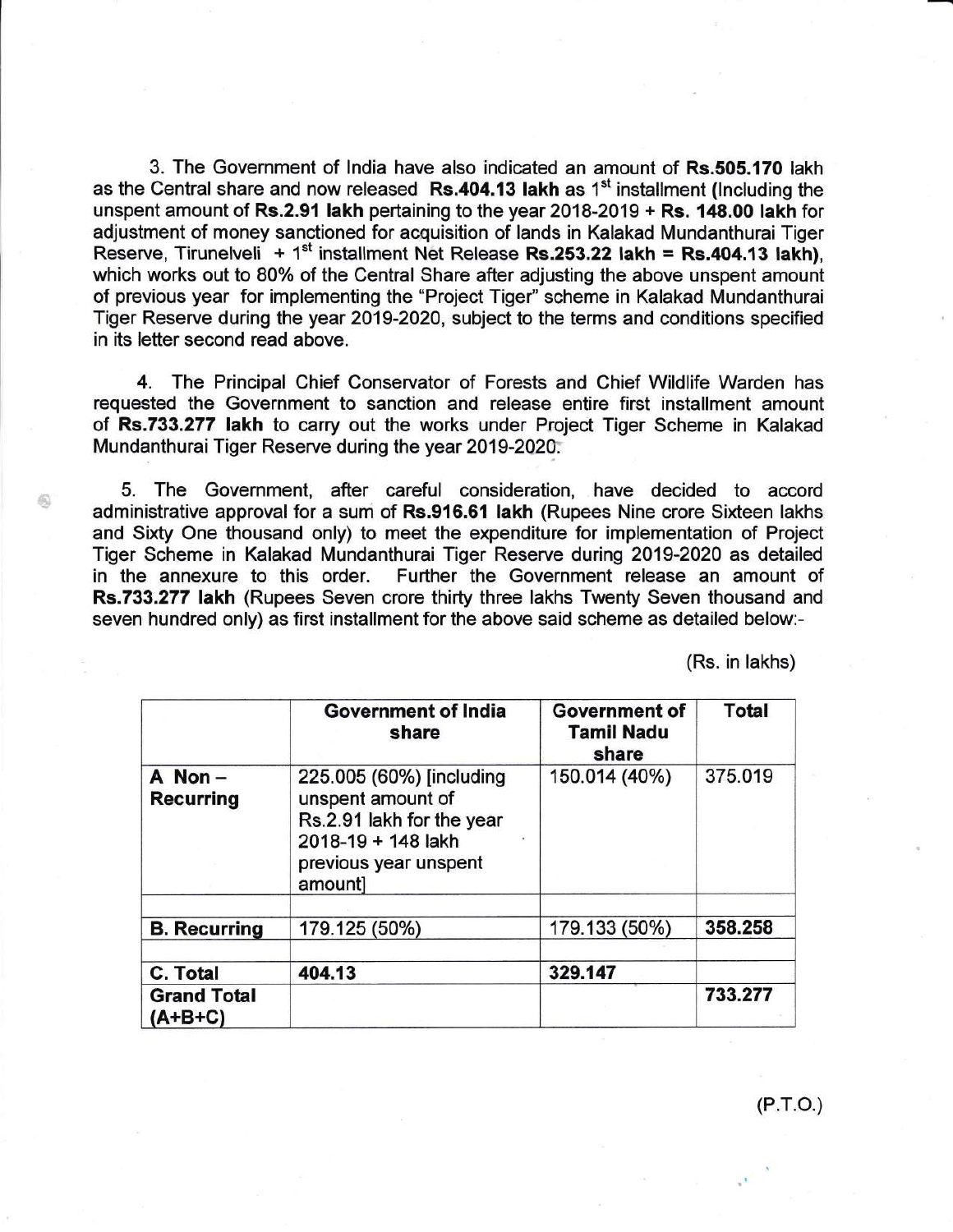6. The expenditure sanctioned in para 5 above shall be debited to the following head of account;-

i. Non-recurring: Expenditure - Rs.375.019 lakhs

 $4406$  - Capital Outlay on Forestry and Wildlife - 02 Environmental Forestry and Wildlife - 110 Wildlife - shared between State and Centre Schemes - UK Tiger Reserve Scheme - 416 Major works - 01 - Major Works (DP Code: 4406-02-110-UK-41601) (Old DP Code: 4406-02-110-UK-1604)

## ii. Recurring Expenditure - Rs.358.258 lakhs

2406 Forestry and Wildlife - 02 Environmental Forestry and Wildlife - 110 Wildlife Preservation. Schemes shared between State and Centre UE Tiger Reserve Scheme - <sup>18</sup> Maintenance - 01 Periodical Maintenance (DP Code: 2406-02-110-UE-31801) (Old DP Code: 2406-02-110-UE-1815)

7. Necessary funds will be provided in Revised Estimate / Final Modified Appropriation 2019-2020. Pending provision of funds in Revised Estimate / Final Modified Appropriation 2019-2020, the Principal Chief Conservator of Forests is authorized to draw and utilize the amount sanctioned in para 5 above. However, this expenditure shall be brought to the notice of the Legislature by Specific lnclusion in the Supplementary Estimate 2019-2020. The Principal Chief Conservator of Forests is directed to include this item of expenditure while sending the proposal for Revised Estimate / Final Modified Appropriation 2019-2020 and also send draft explanatory note for inclusion of the expenditure in the Supplementary Estimate to Government in Finance (AHD&F / BG-l) Department without fail.

8. The Principal Chief Conservator of Forests and Chief Wildlife Warden shall ensure that the terms and conditions laid down by the Government of lndia in their letter second read above be followed strictly.